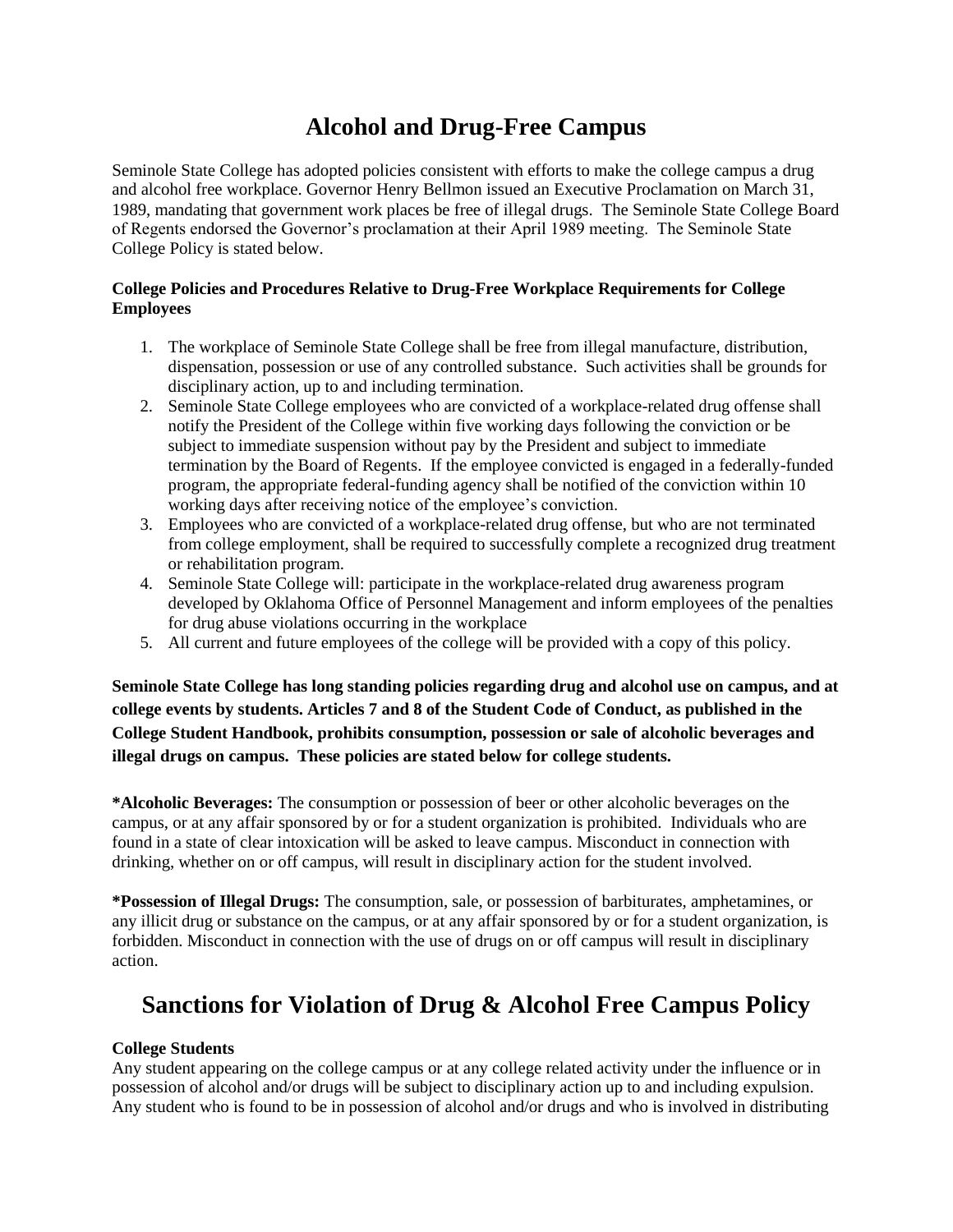such alcohol or drugs to other persons on campus or at any college related activity, whether for a fee or not, shall be subject to immediate suspension or expulsion from the college. Any person who receives such alcohol or drugs will be subject to the same penalty. In addition to disciplinary action taken by college authorities, any violations of local, state or federal laws by a college employee or student will be reported to the appropriate legal authorities for review and possible legal action.

### **Legal sanctions for Drug and Alcohol Abuse**

#### **Federal Drug Laws**

The Federal Controlled Substances Act provides penalties of up to 15 years imprisonment and fines of up to \$25,000 for unlawful distribution or possession with intent to distribute narcotics. For unlawful possession of a controlled substance, a person is subject to up to one year of imprisonment and fines up to \$5,000. Any person who unlawfully distributes a controlled substance to a person under 21 years of age may be punished up to twice the term of imprisonment and fined otherwise authorized by law.

#### **Oklahoma Drug Laws**

In the State of Oklahoma, laws regarding the use and/or sale of drugs are found primarily in the Uniform Controlled Dangerous Substance Act (63 O.S. A. SS2-101-2-608). The Act was established by the Bureau of Narcotics and Dangerous Drugs Control Commission. It defines drug paraphernalia, classifies drugs into schedules and regulates the manufacture, distribution, dispensing, prescribing, administering, and using for scientific purposes of controlled dangerous substances. Except as authorized by the Uniform Controlled Dangerous Substance Act, it is unlawful for any person:

**1**. To distribute, dispense, or solicit the use of, or use the services of a person less than 18 years of age to distribute or dispense a controlled dangerous substance, or possess with intent to manufacture, distribute, or dispense, a controlled dangerous substance.

**2**. To create, distribute, or possess with intent to manufacture, distribute, or dispense, a counterfeit controlled dangerous substance.

**3**. To distribute any imitation controlled substance as defined by S 2-101 of the Act, except when authorized by the FDA.

Any person who violates the provisions of this Act shall be guilty of a misdemeanor or felony, depending upon the substance with respect to which the person has violated the Act. The act provides for penalties ranging up to imprisonment in the State penitentiary for life and fines of up to \$100,000.00. It is important to note that, is some circumstances, a single transaction involving narcotic drugs may give rise to the violation of more than one (1) statutory provision. Where this occurs, separate offenses are perpetrated, each of which may be subject to penalty. Additionally, prosecution of a defendant for unlawful possession of a narcotic drug under a State law does not bar a Federal prosecution for unlawful transfer of the drug, inasmuch as two (2) separate offenses are involved. Additional penalties are provided for any person found distributing, dispensing or possessing with intent to distribute, a controlled dangerous substance or imitation controlled dangerous substance on any school property, used for school purposes, which is owned by any private school, public school district, or vocational technical school district, or within 1,000 feet of any such school property, or while on any bus owned or operated by any part of the school, public school district, or vocational technical school district. Any person convicted of violating this section shall be guilty of a felony and shall be sentenced to a term of imprisonment for not less than five (5) years no more than twenty (20) years and a fine of not more than \$100,000.00. Convictions for violations of this section shall not be subject to statutory provisions for suspended sentences, deferred judgments, or probation. It is unlawful for any person, knowingly or intentionally, to possess a controlled dangerous substance unless such substance was obtained directly or pursuant to a valid prescription or order from a practitioner while acting in the course of his professional practice, or except as otherwise authorized by the Act. It is also unlawful for any person to purchase any preparation excepted from the provisions of the Uniform Controlled Dangerous Substance Act pursuant to S-2-313 of said Act in an amount or within a time interval other than that permitted by S 2-313 or the Act. Violation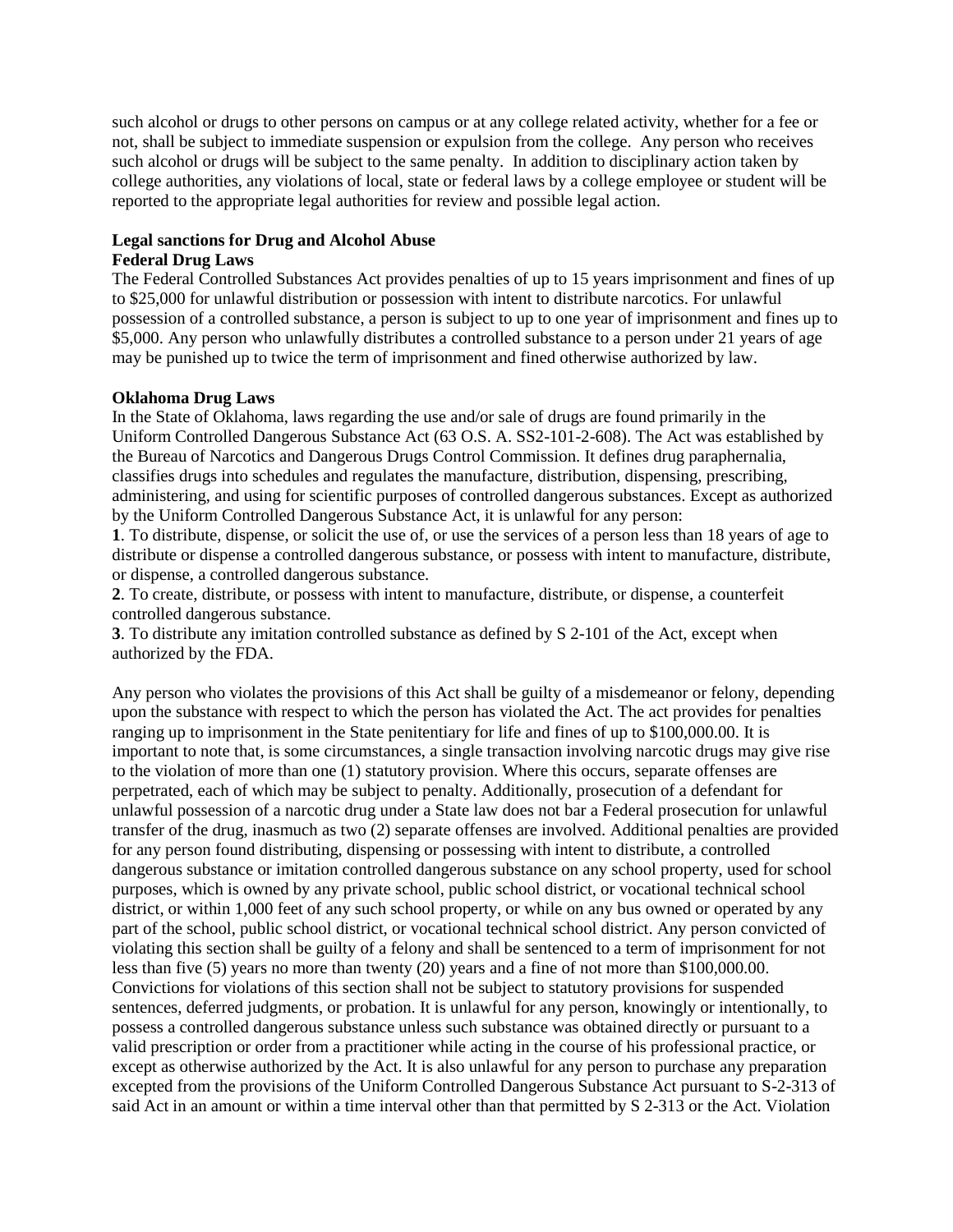of this section results in various penalties determined primarily by the schedule within which the substance falls. Punishment ranges up to imprisonment for no more than twenty (20) years. S2-405 prohibits the use of tincture of opium, tincture of opium camphorated, or any derivative thereof, by the hypodermic method, either with or without a medical prescription therefore. This section further prohibits possession of drug paraphernalia for the purpose of planting, propagating, cultivating, growing, harvesting, manufacturing, compounding, converting, producing, processing, preparing, testing, analyzing, packing, repacking, storing, containing, concealing, injecting, ingesting, inhaling, or otherwise introducing into the human body a controlled dangerous substance in violation of the Act, except those person holding an unrevoked license in the medical profession. Further, no person shall deliver, possess, or manufacture drug paraphernalia knowing it will be used in such a manner. Any person 18 years of age or over who violates the section by delivering drug paraphernalia to a person less than 18 years of age who is at least 3 years his junior shall, upon conviction, be guilty of a felony. The section provides for penalties ranging from imprisonment in the county jail for not more than one (1) year or a fine of not more than \$1,000.00 or both.

The Act contains further restrictions upon registrants with regard to acquiring and obtaining possession of certain controlled substances. The Trafficking in Illegal Drugs Act is found in Title 63, S2-414, and following. This Act provides that it is unlawful for any person to knowingly distribute, manufacture, bring into this State, or possess a controlled substance specified in that Act or possess any controlled substance with the intent to manufacture a controlled substance specified in the Act, or use or solicit the use of services of a person less than 18 years of age to distribute or manufacture a controlled dangerous substance specified in the Act. Violation of this section shall be known as "trafficking in illegal drugs." Any person that commits the conduct described therein shall be punished under the provisions appropriated for the amount of controlled substance represented, regardless of the actual falls. Punishment ranges up to imprisonment for no more than twenty (20) years. S2-405 prohibits the use of tincture of opium, tincture of opium camphorated, or any derivative thereof, by the hypodermic method, either with or without a medical prescription therefore. This section further prohibits possession of drug paraphernalia for the purpose of planting, propagating, cultivating, growing, harvesting, manufacturing, compounding, converting, producing, processing, preparing, testing, analyzing, packing, repacking, storing, containing, concealing, injecting, ingesting, inhaling, or otherwise introducing into the human body a controlled dangerous substance in violation of the Act, except those person holding an unrevoked license in the medical profession. Further, no person shall deliver, possess, or manufacture drug paraphernalia knowing it will be used in such a manner. Any person 18 years of age or over who violates the section by delivering drug paraphernalia to a person less than 18 years of age who is at least 3 years his junior shall, upon conviction, be guilty of a felony. The section provides for penalties ranging from imprisonment in the county jail for not more than one (1) year or a fine of not more than \$1,000.00 or both.

The Act contains further restrictions upon registrants with regard to acquiring and obtaining possession of certain controlled substances. The Trafficking in Illegal Drugs Act is found in Title 63, S2-414, and following. This Act provides that it is unlawful for any person to knowingly distribute, manufacture, bring into this State, or possess a controlled substance specified in that Act or possess any controlled substance with the intent to manufacture a controlled substance specified in the Act, or use or solicit the use of services of a person less than 18 years of age to distribute or manufacture a controlled dangerous substance specified in the Act. Violation of this section shall be known as "trafficking in illegal drugs." Any person that commits the conduct described therein shall be punished under the provisions appropriated for the amount of controlled substance represented, regardless of the actual amount. The Act provides for penalties ranging from fines of \$25,000.00 up to fines of \$500,000.00, with imprisonment up to life without parole. Additionally, persons convicted of violations of this section shall not be eligible for appeal bonds. Numerous other laws concerning use of specific drugs appear within Oklahoma Statutes, as well as United States Statutes. Virtually all cities and towns have adopted Ordinances concerning drug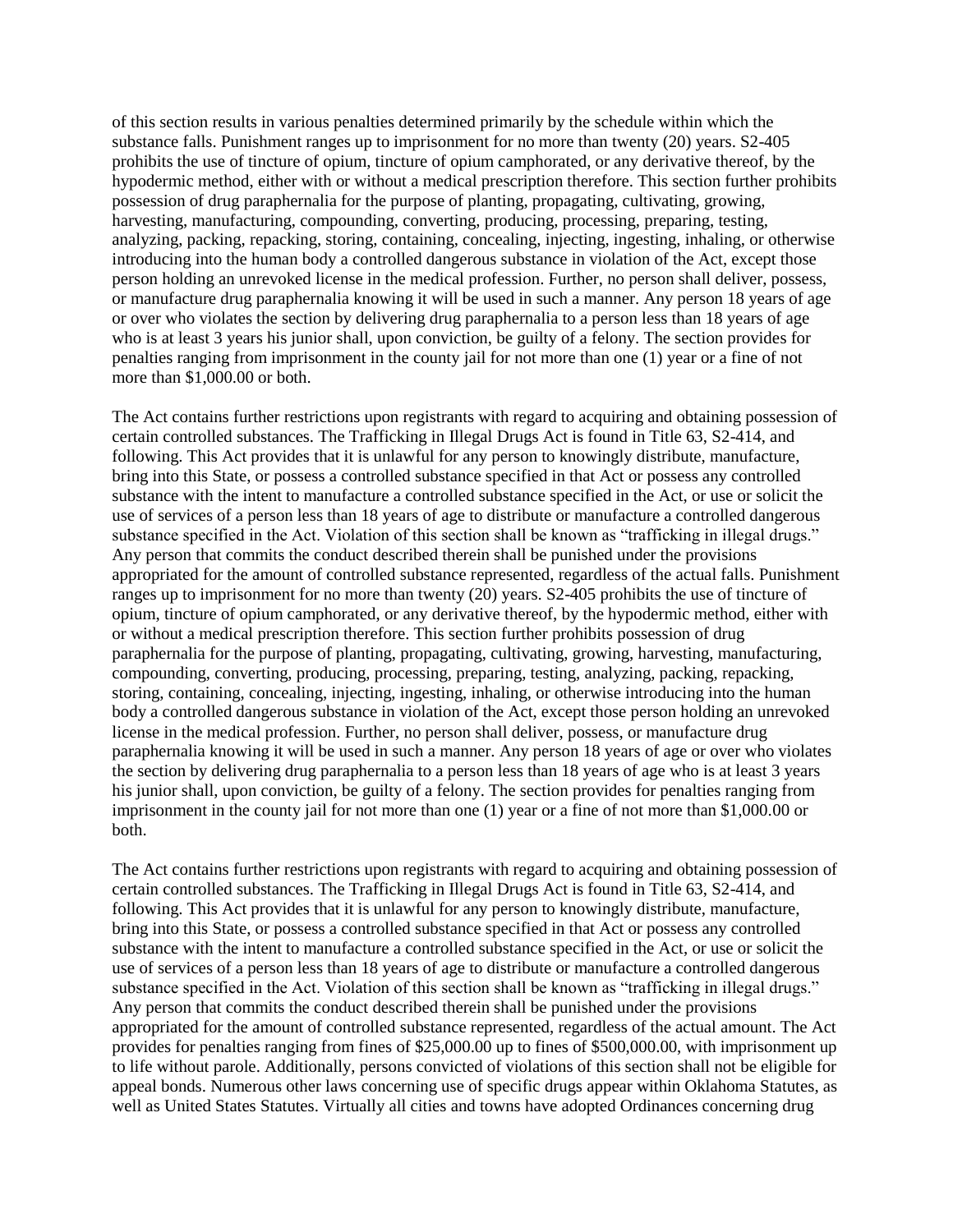use and possession. Further, laws prohibiting the inhalation or the use of mind altering substances, such as glue, exist in almost all jurisdictions.

#### **Alcohol laws**

A person under 21 years of age in possession of any alcoholic beverage is subject to being charged for possession by a person under 21. Any person over 21 years of age who provides alcoholic beverages to a person less than 21 years of age may be charged with contributing to the delinquency of a minor. Persons who drive while consuming alcohol are subject to several different charges, depending on circumstances, including: transporting an open container or bottle and driving under the influence of alcohol. Another alcohol related charge that may be made against those using alcohol is being under the influence or public drunk, depending on the circumstances. All of the above provide for the assessment of fines. Some also provide for possible jail sentences and rehabilitative activities. The above listing of alcohol laws does not include all possible laws and penalties that can be imposed for violations.

#### **Major risks associated with the abuse of alcohol include:**

- Alcoholism Alcoholism is an addiction (dependence), marked by the need to increase doses to produce the desired effect. The body becomes dependent upon the desired effect, and it needs alcohol to function normally. There is also a withdrawal syndrome when alcohol is not taken.
- Brain Damage Alcohol affects the brain from the outer layers (cortex) to the inner layers (medulla). Once the cortex is affected, the drinker feels the "high" of intoxication. Alcohol can permanently destroy brain cells. Heavy drinking for a long period of time can result in permanent brain damage. Chronic alcoholics can develop a shrinking of the cerebellum, which is a part of the brain that controls equilibrium (balance). This can result in a permanent loss of coordination.
- Malnutrition Drinkers often do not eat a balanced diet which can lead to health problems associated with malnutrition.
- Increased Risk of Cirrhosis (the seventh leading cause of death in America), ulcers, heart disease (alcohol is the most common cause of hypertension in the U.S.), heart attack, and cancers of liver, mouth, throat, and stomach.
- Degeneration of Muscle and Bone
- Blackouts Blackouts are a form of amnesia, which is a loss or impairment of memory for a period of time. This period of time can be as short as seconds or as long as days.
- Mental Effects —Impaired judgment (of
- space, time, etc.), impaired thinking and reasoning processes, poor concentration, loss of inhibitions, exaggerated feelings of anger, fear, anxiety, etc.
- Delirium Tremens (DTs) —Delirium
- Tremens are a violent form of delirium caused by withdrawal from heavy alcohol usage. They are characterized by trembling, sweating, nausea, insomnia, convulsion, delusions, and hallucinations. Ten percent of people who suffer from Delirium Tremens do not survive.
- Impotency— Alcohol is not an Aphrodisiac.
- It can increase desire by relieving inhibition and anxiety, but in actuality it depresses genital reflexes. In some cases, impotency may be caused by the depressant effect of the drug.
- Effects of alcohol on an unborn child (Fetal Alcohol Syndrome FAS) Drinking during pregnancy can damage the fetus, particularly during the first three months of pregnancy. Alcohol goes directly from the mother's bloodstream to the unborn child through the uterus and placenta. Pregnant women drinking three or more drinks a day may cause permanent damage to the developing baby.
- Death or injury caused by driving while drinking —Between 35 and 64 percent of drivers in fatal accidents have been drinking prior to the accident. Alcohol functions as a depressant. Drivers under the influence suffer substantially reduced coordination skills, as well as vision, reflexes,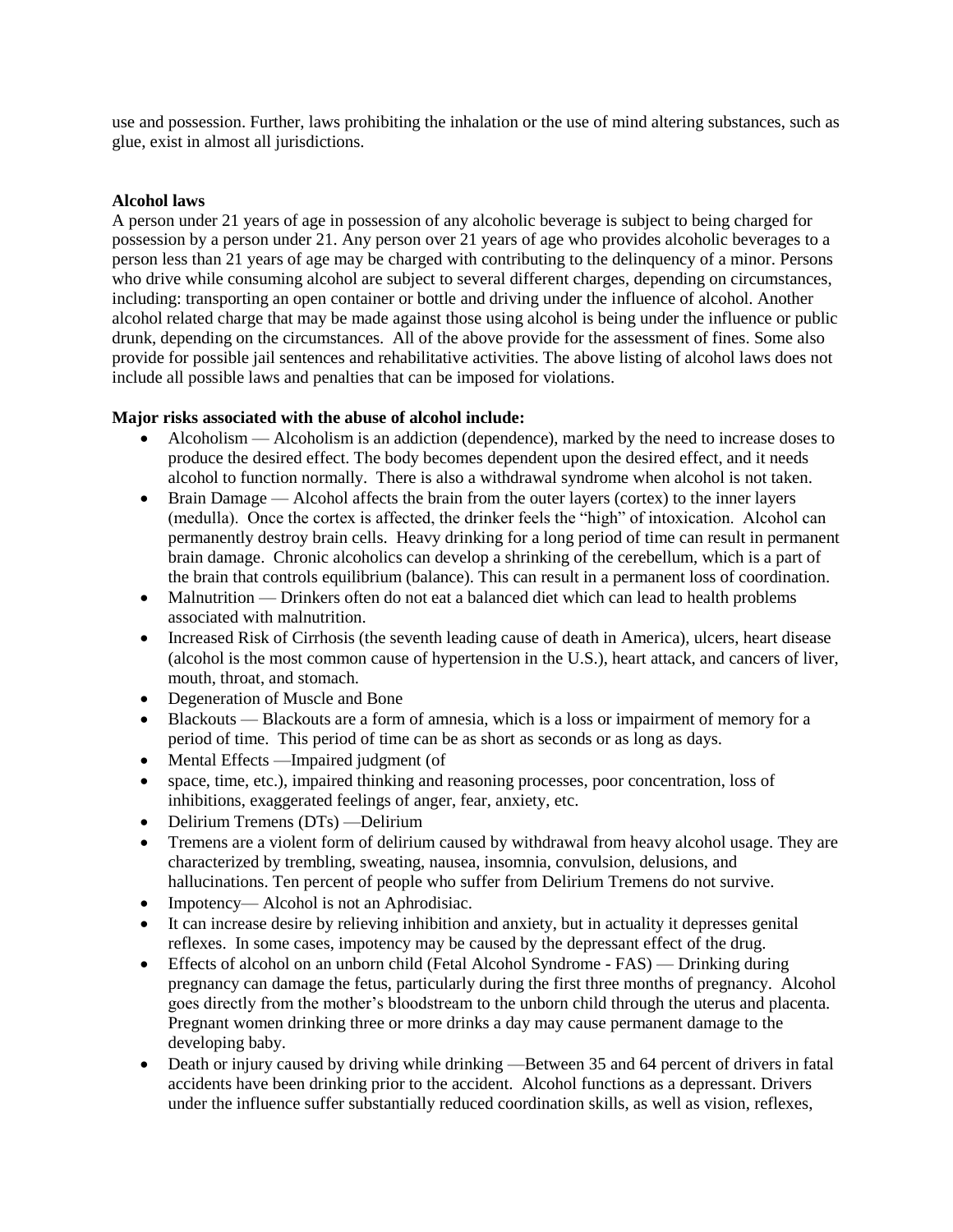and clear thinking processes.

#### **Risks associated with abuse of drugs:**

- **Amphetamines/stimulants** (speed, uppers, crank, caffeine, etc.) speed up the nervous system and can cause increased heart and breathing rates, higher blood pressure, decreased appetite, headaches, blurred vision, dizziness, sleeplessness, anxiety, hallucinations, paranoia, depression, convulsions, and death due to a stroke or heart failure.
- **Anabolic steroids** seriously affect the liver, cardiovascular and reproductive systems. Anabolic steroids can cause sterility in males and females as well as impotency in males.
- **Barbiturates/depressants** (downers, Quaaludes, valium, etc.) slow down the central nervous system and can cause decreased heart and breathing rates, lowered blood pressure, slowed reactions, confusion, distortion of reality, convulsions, respiratory depression, coma and death. Depressants combined with alcohol can be lethal.
- **Cocaine/crack** stimulates the central nervous system and is extremely addictive, both psychologically and physically. Effects include dilated pupils, increased heart rate, elevated blood pressure, insomnia, loss of appetite, hallucinations, paranoia, seizures and death due to cardiac arrest or respiratory failure.
- **Hallucinogens** (PCP, angel dust, LSD, etc.) interrupt the functions of the part of the brain that controls the intellect and instincts. May result in self-inflicted injuries, impaired coordination, dulled senses, incoherent speech, depression, anxiety, violent behavior, paranoia, hallucinations, increased heart rate and blood pressure, convulsions, coma, and heart and lung failure.
- **Cannabis** (marijuana, hashish, hash, etc.) impairs short-term memory comprehension, concentration, coordination and motivation, may also cause paranoia and psychosis. Marijuana smoke contains more cancer-causing agents than tobacco smoke. The way in which marijuana is smoked – deeply inhaled and held in the lungs for a long period – enhances the risk of getting cancer. Combined with alcohol, marijuana can produce a dangerous multiplied effect.

#### **Counseling, treatment and rehabilitation programs:**

A variety of programs are available for referral of those having an alcohol and/or drug problem. Some of the programs available provide counseling while others are more comprehensive providing inpatient programs of various lengths. Programs in the college area include:

Tri-City Substance Abuse Center – Seminole (405)382-1112 Chemical Abuse Prevention Program Wewoka Indian Health Center (405) 257-6281 Healthy Life/Chickasaw Nation- (580) 332-6345 Red Rock Behavioral Health Services – Shawnee (405)275-7100 Rolling Hills Hospital - Ada (877)978-1833 CREOKS Behavioral Health Services – Shawnee (405) 275-1844

Other hotlines available:

Teenline 800-522-8336 Drug Awareness 800-622-HELP(4357) Reachout Hotline 800-522-9054 Target 800-366-6667 AIDS 800-535-AIDS(2437) Domestic Violence/Sexual Assault 800-522-7233